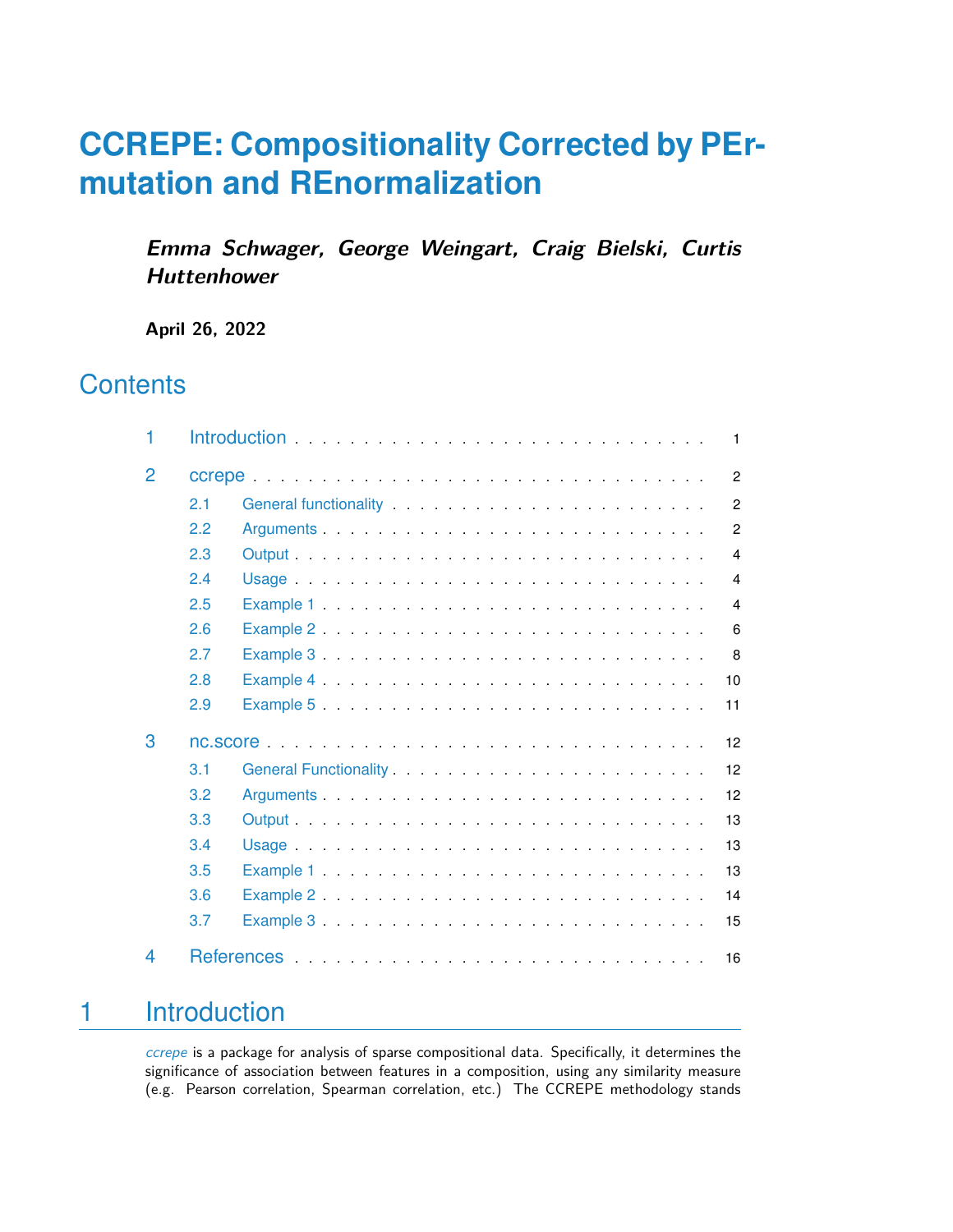for Compositionality Corrected by Renormalization and Permutation, as detailed below. The package also provides a novel similarity measure, the N-dimensional checkerboard score (NCscore), particularly appropriate to compositions derived from microbial community sequencing data. This results in p-values and false discovery rate q-values corrected for the effects of compositionality. The package contains two functions ccrepe and nc.score and is maintained by the Huttenhower lab ([ccrepe-users@googlegroups.com](mailto:ccrepe-users@googlegroups.com)).

## <span id="page-1-0"></span>2 ccrepe

ccrepe is the main package function. It calculates compositionality-corrected p-values and q-values for a user-selected similarity measure, operating on either one or two input matrices. If given one matrix, all features (columns) in the matrix are compared to each other using the selected similarity measure. If given two matrices, each feature in the first are compared against all features in the second.

#### 2.1 General functionality

<span id="page-1-1"></span>Compositional data induces spurious correlations between features due to the nonindependence of values that must sum to a fixed total. CCREPE abrogates this when determining the significance of a similarity measure for each feature pair using two main steps, permutation/renormalization and bootstrapping. First, given two features to compare, CCREPE generates a null distribution of the similarity expected just due to compositionality by iteratively permuting one feature, renormalizing all samples in the composition to their previous sum, and computing the resulting similarity measures. Second, CCREPE bootstraps over sample subsets in order to assess confidence in the "true" similarity measure. Finally, the two resulting distributions are compared using a pooled-variance Z-test to give a compositionality-corrected p-value. False discovery rate q-values are additionally calculated using the Benjamin-Hochberg-Yekutieli procedure. For greater detail, see [Faust et al.](#page-15-1) [\[2012\]](#page-15-1) and [Schwager and Colleagues.](#page-15-2)

CCREPE employs several filtering steps before the data are processed. It removes any missing subjects using na.omit: in the two dataset case, any subjects missing in either dataset will be removed. Any subjects or features which are all zero are removed as well: an all-zero subject cannot be normalized (its sum is 0) and an all-zero feature has standard deviation 0 (in addition to being uninteresting biologically).

#### 2.2 Arguments

- <span id="page-1-2"></span>**x** First dataframe or matrix containing relative abundances. Columns are features, rows are samples. Rows should therefore sum to a constant. Row names are used for identification if present.
- **y** Second dataframe or matrix (optional) containing relative abundances. Columns are features, rows are samples. Rows should therefore sum to a constant. If both  $x$  and  $y$  are specified, they will be merged by row names. If no row names are specified for either or both datasets, the default is to merge by row number.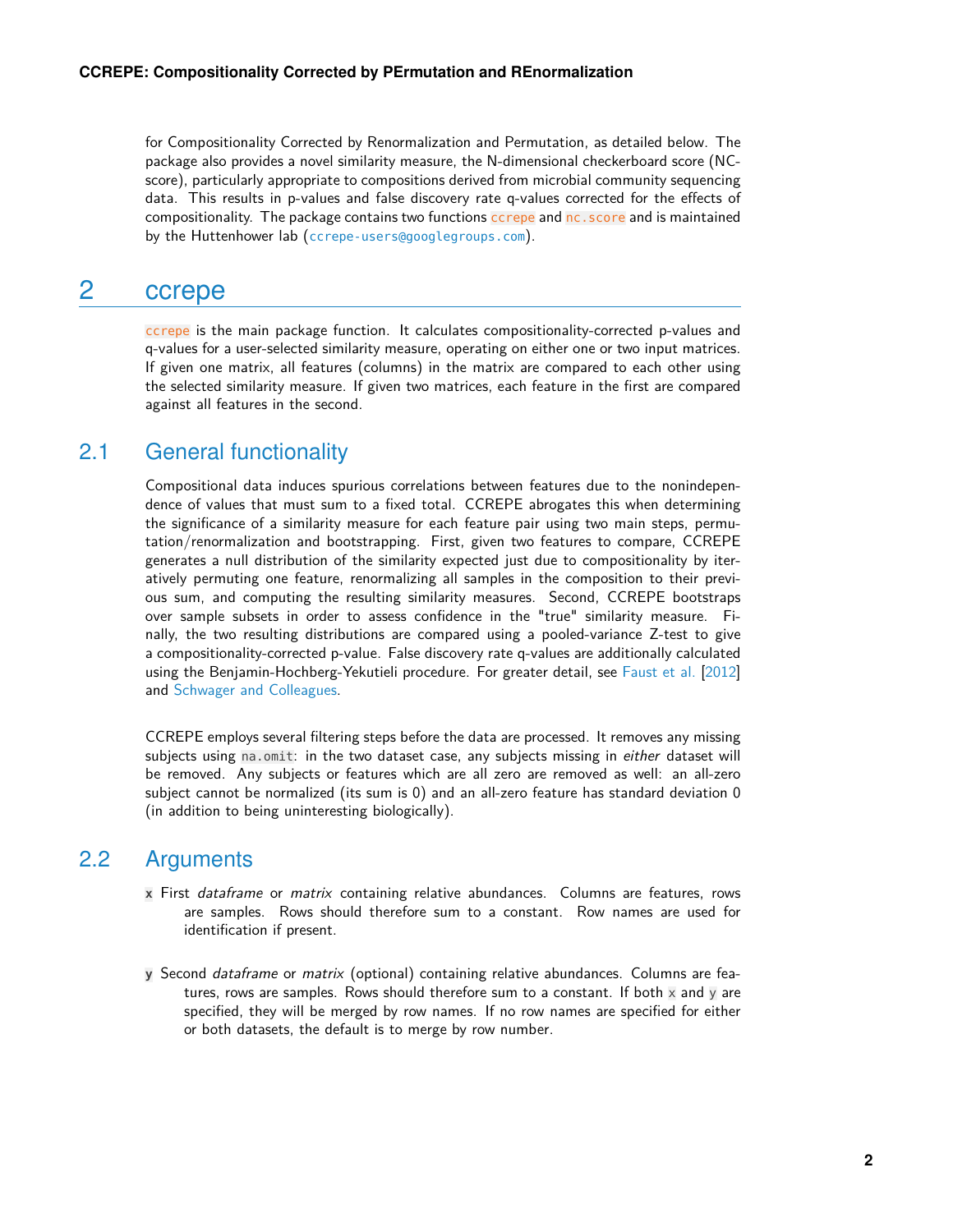**sim.score** Similarity measure, such as cor or nc.score. This can be either an existing R function or user-defined. If the latter, certain properties should be satisfied as detailed below (also see examples). The default similarity measure is Spearman correlation.

A user-defined similarity measure should mimic the interface of cor:

- 1. Take either two vector inputs one matrix or dataframe input.
- 2. In the case of two inputs, return a single number.
- 3. In the case of one input, return a matrix in which the  $(i,j)$ th entry is the similarity score for column i and column *j* in the original matrix.
- 4. The resulting matrix (in the case of one input) must be symmetric.
- 5. The inputs must be named  $\times$  and y.
- **sim.score.args** An optional list of arguments for the measurement function. When given, they are passed to the sim.score function directly. For example, in the case of cor, the following would be acceptable:

sim.score.args = list(method="spearman", use="complete.obs")

- **min.subj** Minimum number (count) of samples that must be non-missing in order to apply the similarity measure. This is to ensure that there are sufficient samples to perform a bootstrap (default: 20).
- **iterations** The number of iterations for both bootstrap and permutation calculations (default: 1000).
- **subset.cols.x** A vector of column indices from x to indicate which features to compare
- **subset.cols.y** A vector of column indices from y to indicate which features to compare
- **errthresh** If feature has number of zeros greater than  $errthreshold<sup>n</sup>$ , that feature is excluded
- **verbose** If TRUE, print periodic progress of the algorithm through the dataset(s), as well as including more detailed debugging output. (default: FALSE).
- **iterations.gap** If verbose=TRUE, the number of iterations between issuing status messages (default: 100).
- **distributions** Optional output file for detailed log (if given) of all intermediate permutation and renormalization distributions.
- **compare.within.x** A boolean value indicating whether to do comparisons given by taking all subsets of size 2 from subset.cols.x or to do comparisons given by taking all possible combinations of subset.cols.x and subset.cols.y. If TRUE but subset.cols.y=NA, returns all comparisons involving any features in subset.cols.x. This argument is only used when y=NA.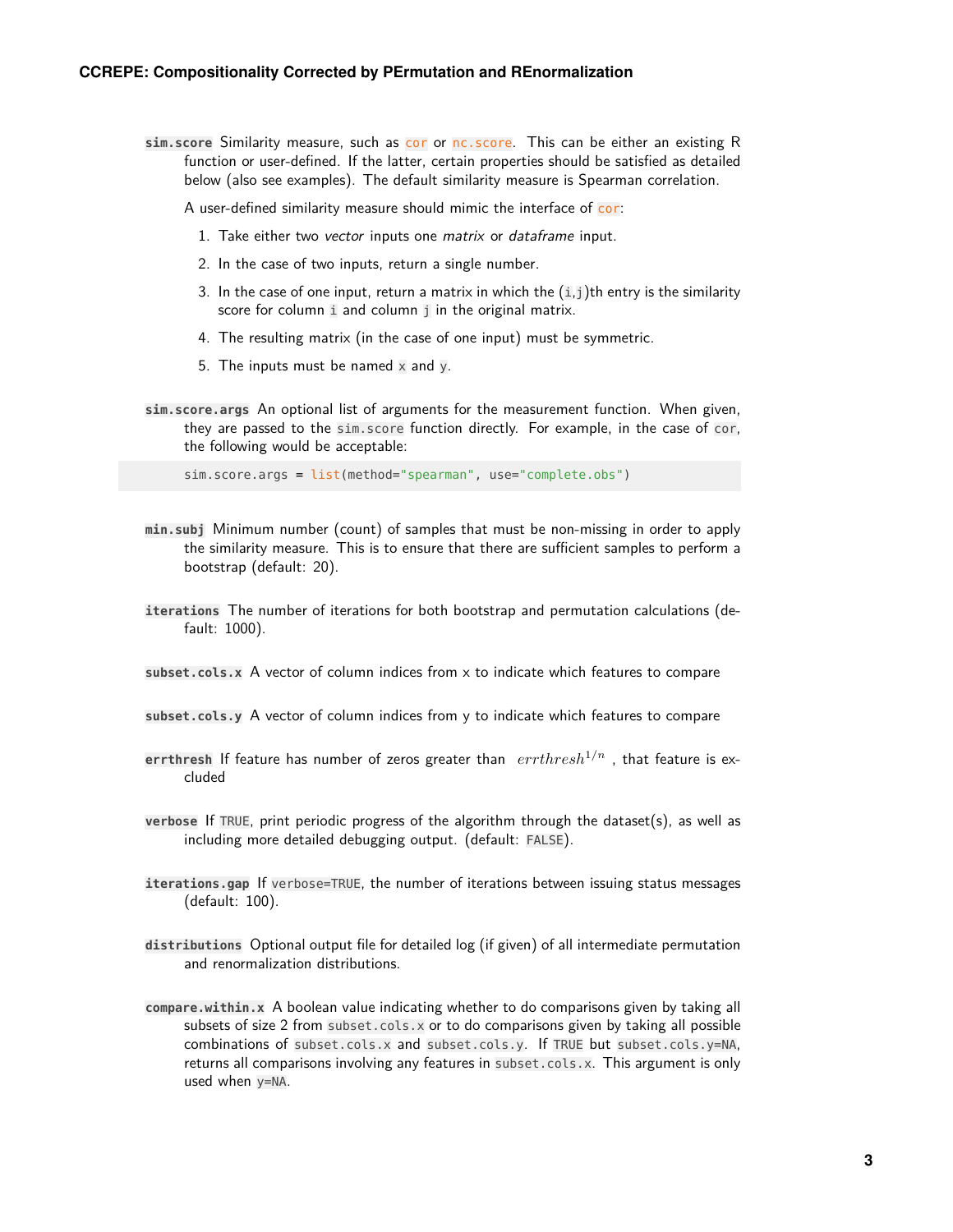**concurrent.output** Optional output file to which each comparison will be written as it is calculated.

<span id="page-3-0"></span>**make.output.table** A boolean value indicating whether to include table-formatted output.

#### 2.3 Output

ccrepe returns a list containing both the calculation results and the parameters used:

- **sim.score** matrix of simliarity scores for all requested comparisons. The (i,j)th element corresponds to the similarity score of column i (or the ith column of subset.cols.1) and column  $j$  (or the jth column of subset.cols.1) in one dataset, or to the similarity score of column i (or the ith column of subset.cols.1) in dataset  $x$  and column j (or the jth column of subset.cols.2) in dataset y in the case of two datasets.
- **p.values** matrix of the corrected p-values for all requested comparisons. The (i,j)th element corresponds to the p-value of the  $(i,j)$ th element of sim.score.
- **q.values** matrix of the Benjamini-Hochberg-Yekutieli corrected p-values. The (i,j)th element corresponds to the p-value of the  $(i,j)$ th element of sim.score.
- <span id="page-3-1"></span>**z.stat** matrix of the z-statistics used in generating the p-values for all requested comparisons. The  $(i,j)$ th element corresponds to the z-statistic generating the  $(i,j)$ th element of p.values.

#### 2.4 Usage

```
ccrepe(
x = NA,
y = NA,
sim.score = cor,
sim.score.args = list(),
min.subj = 20,iterations = 1000,
subset.cols.x = NULL,
subset.cols.y = NULL,
errthresh = 1e-04,
verbose = FALSE,
iterations.gap = 100,
distributions = NA,
compare.within.x = TRUE,concurrent.output = NA,
make.output.table = FALSE)
```
#### 2.5 Example 1

<span id="page-3-2"></span>An example of how to use **ccrepe** with one dataset.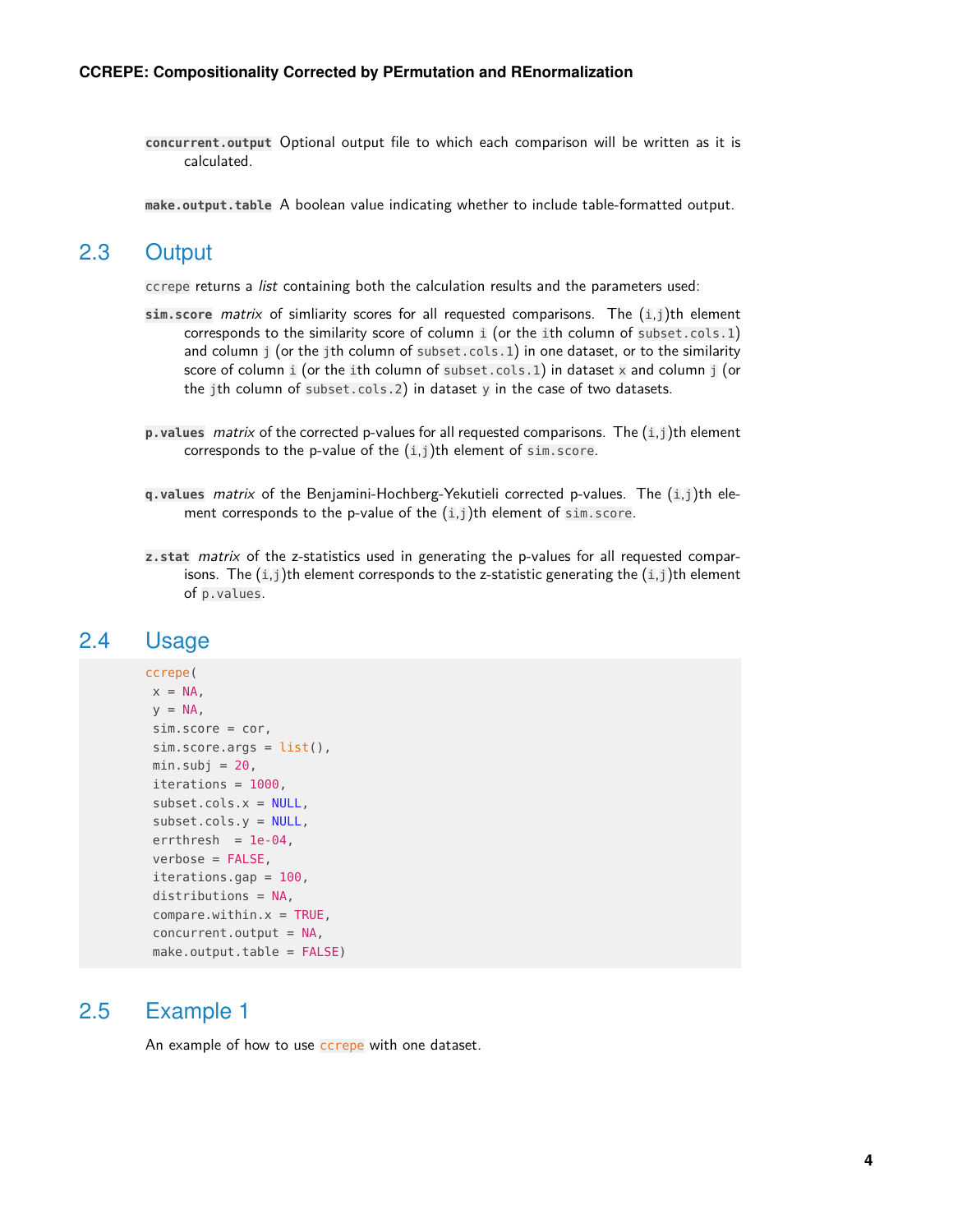```
data <- matrix(rlnorm(40,meanlog=0,sdlog=1),nrow=10,ncol=4)
data[1] = 2*data[2] + rnorm(10, 0, 0.01)data.rowsum <- apply(data,1,sum)
data.norm <- data/data.rowsum
apply(data.norm, 1, sum) # The rows sum to 1, so the data are normalized
## [1] 1 1 1 1 1 1 1 1 1 1
test.input <- data.norm
dimnames(test.input) <- list(c(
 "Sample 1", "Sample 2","Sample 3","Sample 4","Sample 5",
 "Sample 6","Sample 7","Sample 8","Sample 9","Sample 10"),
 c("Feature 1", "Feature 2", "Feature 3","Feature 4"))
test.output <- ccrepe(x=test.input, iterations=20, min.subj=10)
par(mfrow=c(1,2))plot(data[,1],data[,2],xlab="Feature 1",ylab="Feature 2",main="Non-normalized")
plot(data.norm[,1],data.norm[,2],xlab="Feature 1",ylab="Feature 2",
```




**Figure 1: Non-normalized and normalized associations between feature 1 and feature 2** In this case we would expect feature 1 and feature 2 to be associated. In the output we see this by the positive sim.score value in the [1,2] element of test.output\$sim.score and the small q-value in the [1,2] element of test.output\$q.values.

```
test.output
## $p.values
## Feature 1 Feature 2 Feature 3 Feature 4
## Feature 1 NA 1.303723e-09 0.12181968 0.7505479
## Feature 2 1.303723e-09 NA 0.01450872 0.5394224
## Feature 3 1.218197e-01 1.450872e-02 NA 0.3924338
## Feature 4 7.505479e-01 5.394224e-01 0.39243384 NA
##
## $z.stat
## Feature 1 Feature 2 Feature 3 Feature 4
```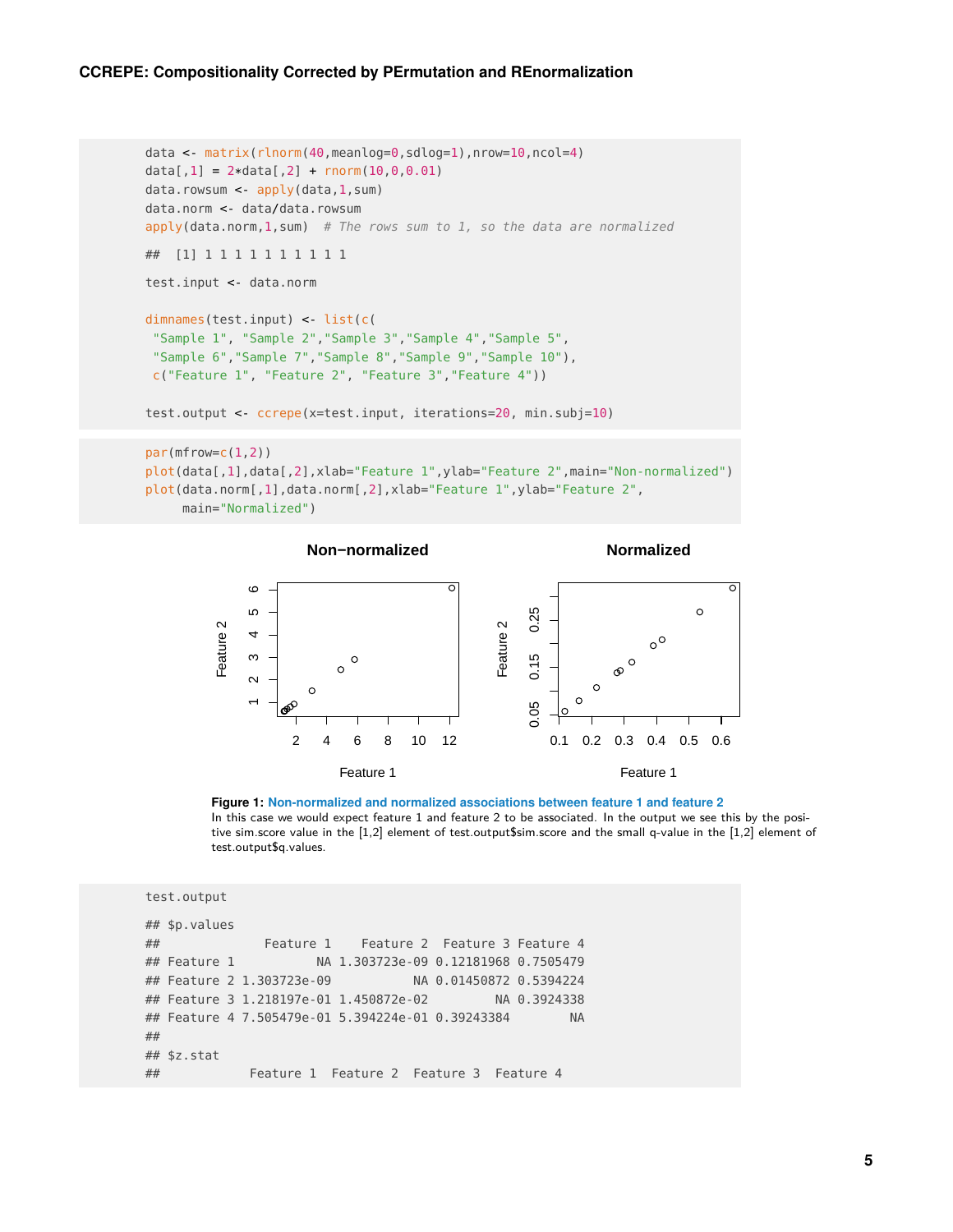```
## Feature 1 NA 6.0669374 -1.5471807 -0.3179169
## Feature 2 6.0669374 NA -2.4444152 -0.6136866
## Feature 3 -1.5471807 -2.4444152 NA 0.8552119
## Feature 4 -0.3179169 -0.6136866 0.8552119 NA
##
## $sim.score
## Feature 1 Feature 2 Feature 3 Feature 4
## Feature 1 NA 0.9999818 -0.8285083 -0.3043167
## Feature 2 0.9999818 NA -0.8296040 -0.3024404
## Feature 3 -0.8285083 -0.8296040 NA -0.2812855
## Feature 4 -0.3043167 -0.3024404 -0.2812855 NA
##
## $q.values
## Feature 1 Feature 2 Feature 3 Feature 4
## Feature 1 NA 1.853093e-08 0.5771756 1.778029
## Feature 2 1.853093e-08 NA 0.1031124 1.533454
## Feature 3 5.771756e-01 1.031124e-01 NA 1.394499
## Feature 4 1.778029e+00 1.533454e+00 1.3944990 NA
```
#### 2.6 Example 2

<span id="page-5-0"></span>An example of how to use ccrepe with two datasets.

```
data <- matrix(rlnorm(40,meanlog=0,sdlog=1),nrow=10,ncol=4)
data[1] = 2*data[2] + rnorm(10, 0, 0.01)data.rowsum <- apply(data,1,sum)
data.norm <- data/data.rowsum
apply(data.norm, 1, sum) # The rows sum to 1, so the data are normalized
## [1] 1 1 1 1 1 1 1 1 1 1
test.input <- data.norm
data2 <- matrix(rlnorm(105,meanlog=0,sdlog=1),nrow=15,ncol=7)
aligned.rows \leq c(seq(1,4),seq(6,9),11,12) # The datasets dont need
                                           # to have subjects line up exactly
data2[aligned.rows,1] <- 2*data[,3] + rnorm(10,0,0.01)
data2.rowsum <- apply(data2,1,sum)
data2.norm <- data2/data2.rowsum
apply(data2.norm, 1, sum) # The rows sum to 1, so the data are normalized
## [1] 1 1 1 1 1 1 1 1 1 1 1 1 1 1 1
test.input.2 <- data2.norm
dimnames(test.input) <- list(paste("Sample",seq(1,10)),paste("Feature",seq(1,4)))
dimnames(test.input.2) <- list(paste("Sample",c(seq(1,4),11,seq(5,8),12,9,10,13,14,15)),paste("Feature",seq(
test.output.two.datasets <- ccrepe(x=test.input, y=test.input.2, iterations=20, min.subj=10)
## Warning in preprocess_data(CA): Removing subjects Sample 11, Sample 12, Sample
```

```
13, Sample 14, Sample 15 from dataset y because they are not in dataset x.
```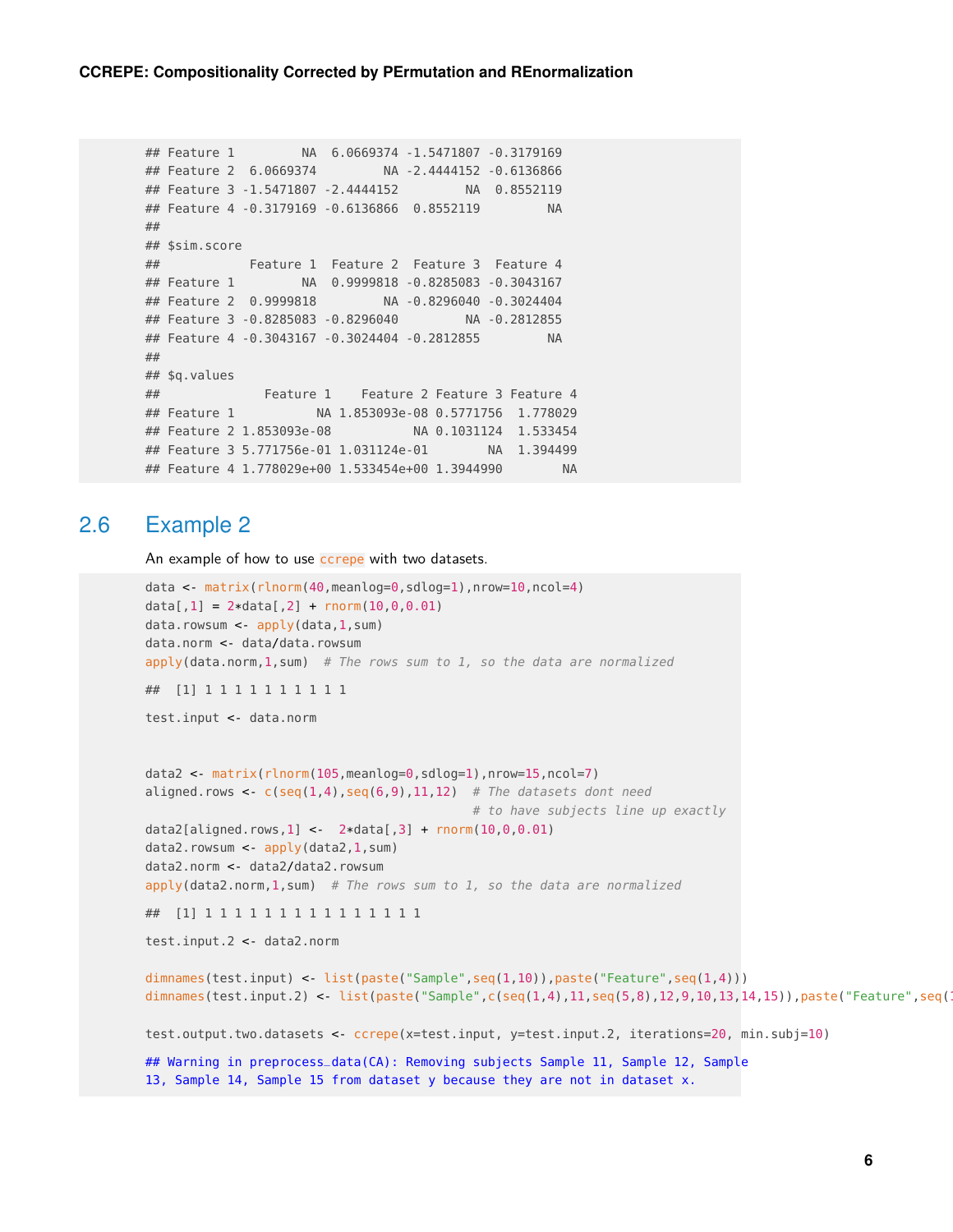#### **CCREPE: Compositionality Corrected by PErmutation and REnormalization**

Please note that we receive a warning because the subjects don't match - only paired observations.

```
par(mfrow=c(1,2))plot(data2[aligned.rows,1],data[,3],xlab="dataset 2: Feature 1",ylab="dataset 1: Feature 3",main="Non-normal
plot(data2.norm[aligned.rows,1],data.norm[,3],xlab="dataset 2: Feature 1",ylab="dataset 1: Feature 3",
     main="Normalized")
```


**Figure 2: Non-normalized and normalized associations between feature 1 and feature 2** In this case we would expect feature 1 and feature 2 to be associated. In the output we see this by the positive sim.score value in the [1,2] element of test.output\$sim.score and the small q-value in the [1,2] element of test.output\$q.values.

```
test.output.two.datasets
```

```
## $p.values
## Feature 1 Feature 2 Feature 3 Feature 4 Feature 5 Feature 6
## Feature 1 0.324341135 0.5813341 0.4648302 0.1754796 0.4709499 0.9862270
## Feature 2 0.442714648 0.3905796 0.2908435 0.1815846 0.5005800 0.6785502
## Feature 3 0.003215114 0.8920397 0.3163899 0.5936388 0.3395120 0.6044746
## Feature 4 0.215376378 0.3797106 0.9071842 0.2048611 0.9058574 0.8237542
## Feature 7
## Feature 1 0.7413580
## Feature 2 0.5304428
## Feature 3 0.4034107
## Feature 4 0.3459132
##
## $z.stat
## Feature 1 Feature 2 Feature 3 Feature 4 Feature 5 Feature 6
## Feature 1 -0.9855762 -0.5514370 0.7309164 1.3548053 0.7209344 -0.01726274
## Feature 2 -0.7676172 -0.8585668 1.0562729 1.3358919 0.6735774 -0.41444237
## Feature 3 2.9463856 0.1357237 -1.0019041 -0.5335704 -0.9551300 0.51797660
## Feature 4 -1.2389166 0.8784297 0.1165910 -1.2678231 -0.1182653 -0.22271901
## Feature 7
## Feature 1 -0.3300556
## Feature 2 -0.6273302
## Feature 3 -0.8355453
## Feature 4 0.9425459
##
```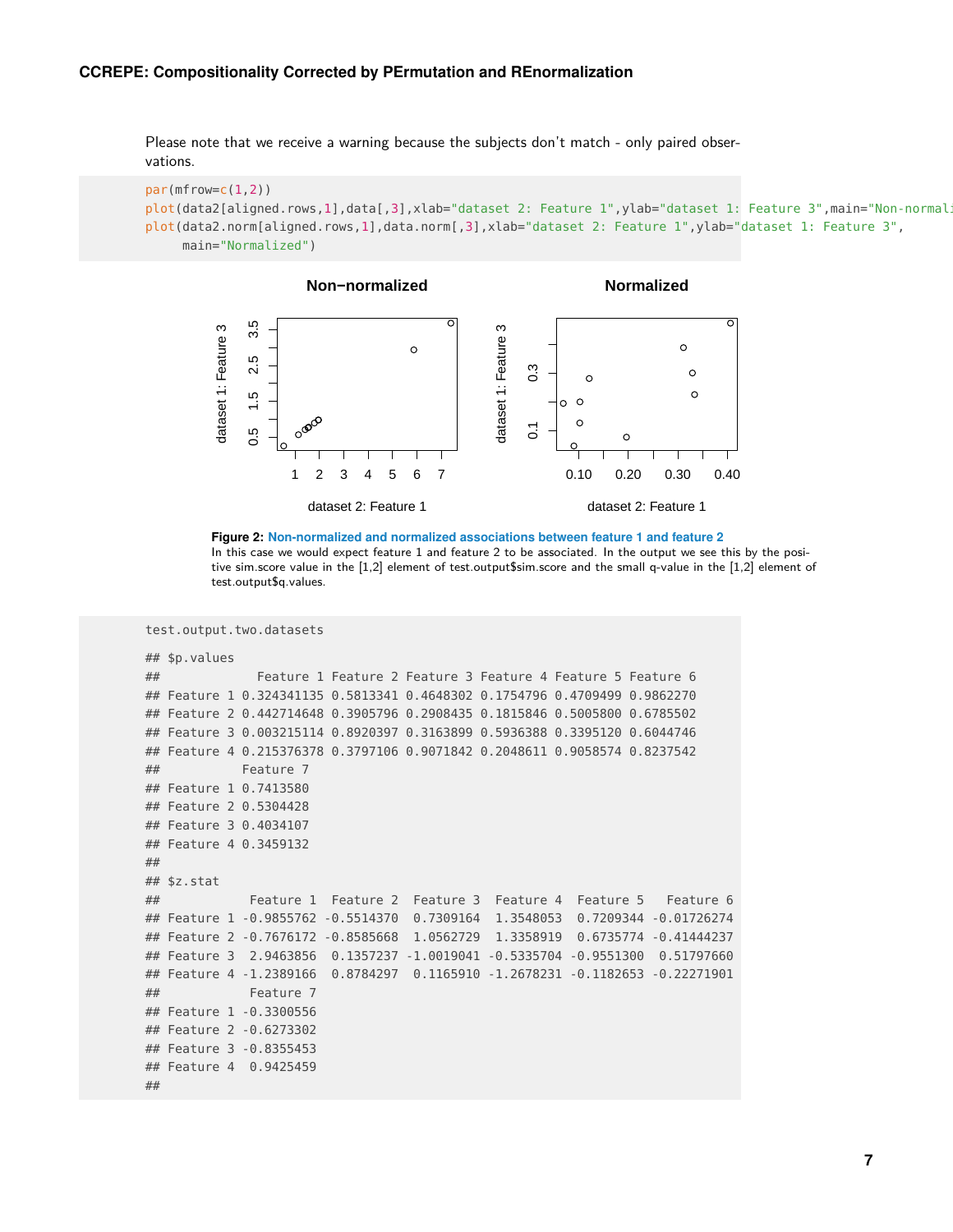```
## $sim.score
## Feature 1 Feature 2 Feature 3 Feature 4 Feature 5 Feature 6
## Feature 1 -0.2446617 -0.18044896 0.3575935 0.2730989 0.3804200 -0.07232700
## Feature 2 -0.2617616 -0.18426817 0.3543954 0.3045623 0.3868966 -0.09065712
## Feature 3 0.7253165 0.03581811 -0.4169562 -0.1554698 -0.2837265 0.37827487
## Feature 4 -0.2421509 0.21470126 -0.1453160 -0.2558351 -0.2862206 -0.19605159
## Feature 7
## Feature 1 -0.3797248
## Feature 2 -0.3879622
## Feature 3 -0.2377919
## Feature 4 0.7011211
##
## $q.values
## Feature 1 Feature 2 Feature 3 Feature 4 Feature 5 Feature 6
## Feature 1 4.4379502 3.349212 3.392138 9.604329 3.221997 3.855576
## Feature 2 3.4615152 3.562859 5.306138 6.625645 3.223257 3.376212
## Feature 3 0.3519384 3.905841 4.947604 3.249097 4.129362 3.150860
## Feature 4 4.7151818 3.778595 3.677918 5.606217 3.813791 3.757135
## Feature 7
## Feature 1 3.528341
## Feature 2 3.225793
## Feature 3 3.396835
## Feature 4 3.786496
```
#### 2.7 Example 3

<span id="page-7-0"></span>An example of how to use ccrepe with nc. score as the similarity score.

```
data <- matrix(rlnorm(40,meanlog=0,sdlog=1),nrow=10,ncol=4)
data[1] = 2*data[2] + rnorm(10, 0, 0.01)data.rowsum <- apply(data,1,sum)
data.norm <- data/data.rowsum
apply(data.norm, 1, sum) # The rows sum to 1, so the data are normalized
## [1] 1 1 1 1 1 1 1 1 1 1
test.input <- data.norm
dimnames(test.input) <- list(paste("Sample",seq(1,10)),paste("Feature",seq(1,4)))
test.output.nc.score <- ccrepe(x=test.input, sim.score=nc.score, iterations=20, min.subj=10)
par(mfrow=c(1,2))
plot(data[,1],data[,2],xlab="Feature 1",ylab="Feature 2",main="Non-normalized")
```

```
plot(data.norm[,1],data.norm[,2],xlab="Feature 1",ylab="Feature 2",
    main="Normalized")
```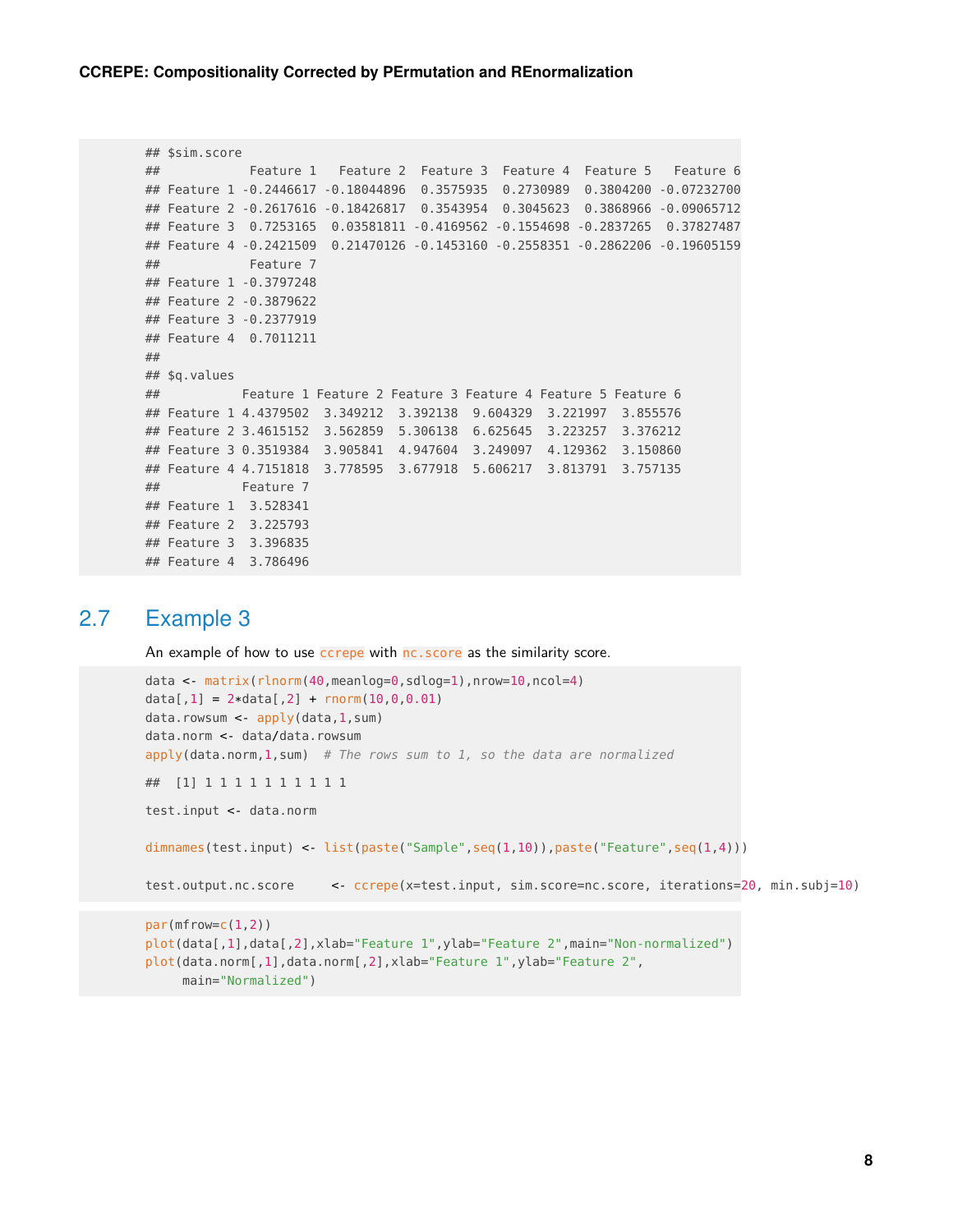

**Figure 3: Non-normalized and normalized associations between feature 1 and feature 2** In this case we would expect feature 1 and feature 2 to be associated. In the output we see this by the positive sim.score value in the [1,2] element of test.output\$sim.score and the small q-value in the [1,2] element of test.output\$q.values. In this case, however, the sim.score represents the NC-Score between two features rather than the Spearman correlation.

```
test.output.nc.score
## $p.values
## Feature 1 Feature 2 Feature 3 Feature 4
## Feature 1 NA 1.035732e-05 0.6427498 0.4543120
## Feature 2 1.035732e-05 NA 0.6089809 0.3008840
## Feature 3 6.427498e-01 6.089809e-01 NA 0.4784911
## Feature 4 4.543120e-01 3.008840e-01 0.4784911 NA
##
## $z.stat
## Feature 1 Feature 2 Feature 3 Feature 4
## Feature 1 NA 4.4095761 0.4638576 -0.7482456
## Feature 2 4.4095761 NA 0.5115287 -1.0345396
## Feature 3 0.4638576 0.5115287 NA -0.7087315
## Feature 4 -0.7482456 -1.0345396 -0.7087315 NA
##
## $sim.score
## Feature 1 Feature 2 Feature 3 Feature 4
## Feature 1 NA 1.0000 -0.1875 -0.4375
## Feature 2 1.0000 NA -0.1875 -0.4375
## Feature 3 -0.1875 -0.1875 NA -0.4375
## Feature 4 -0.4375 -0.4375 -0.4375 NA
##
## $q.values
## Feature 1 Feature 2 Feature 3 Feature 4
## Feature 1 NA 0.0001472174 1.522658 2.152508
## Feature 2 0.0001472174 NA 1.731193 2.138360
## Feature 3 1.5226581773 1.7311926468 NA 1.700300
## Feature 4 2.1525078809 2.1383598908 1.700300 NA
```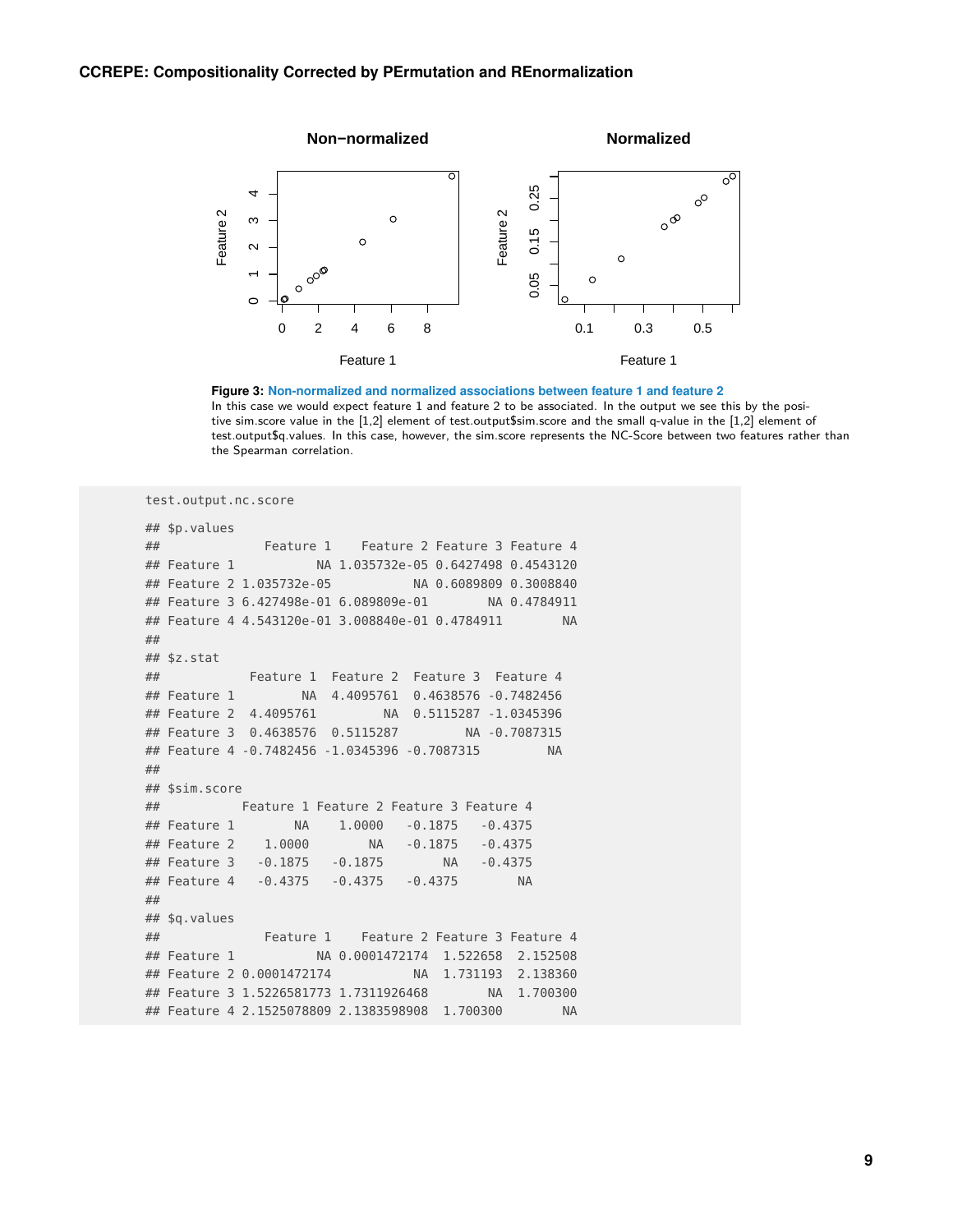#### 2.8 Example 4

An example of how to use ccrepe with a user-defined sim. score function.

```
data <- matrix(rlnorm(40,meanlog=0,sdlog=1),nrow=10,ncol=4)
data[1] = 2*data[2] + rnorm(10, 0, 0.01)data.rowsum <- apply(data,1,sum)
data.norm <- data/data.rowsum
apply(data.norm, 1, sum) # The rows sum to 1, so the data are normalized
## [1] 1 1 1 1 1 1 1 1 1 1
test.input <- data.norm
dimnames(test.input) <- list(paste("Sample",seq(1,10)),paste("Feature",seq(1,4)))
my.test.sim.score <- function(x,y=NA,constant=0.5){
       if(is.vector(x) && is.vector(y)) return(constant)
          if(is.matrix(x) & & is.na(y)) return(matrix(rep(constant,ncol(x)^2),ncol=ncol(x)))if(is.data frame(x) & is.na(y)) return(maxrix(rep(constant,ncol(x)^2),ncol=ncol(x)))else stop('ERROR')
   }
```
test.output.sim.score <- ccrepe(x=test.input, sim.score=my.test.sim.score, iterations=20, min.subj=10, sim

```
par(mfrow=c(1,2))
plot(data[,1],data[,2],xlab="Feature 1",ylab="Feature 2",main="Non-normalized")
plot(data.norm[,1],data.norm[,2],xlab="Feature 1",ylab="Feature 2",
     main="Normalized")
```


**Figure 4: Non-normalized and normalized associations between feature 1 and feature 2** In this case we would expect feature 1 and feature 2 to be associated. Note that the values of sim.score are all 0.6 and none of the p-values are very small because of the arbitrary definition of the similarity score.

```
test.output.sim.score
## $p.values
## Feature 1 Feature 2 Feature 3 Feature 4
## Feature 1 NA NaN NaN NaN
```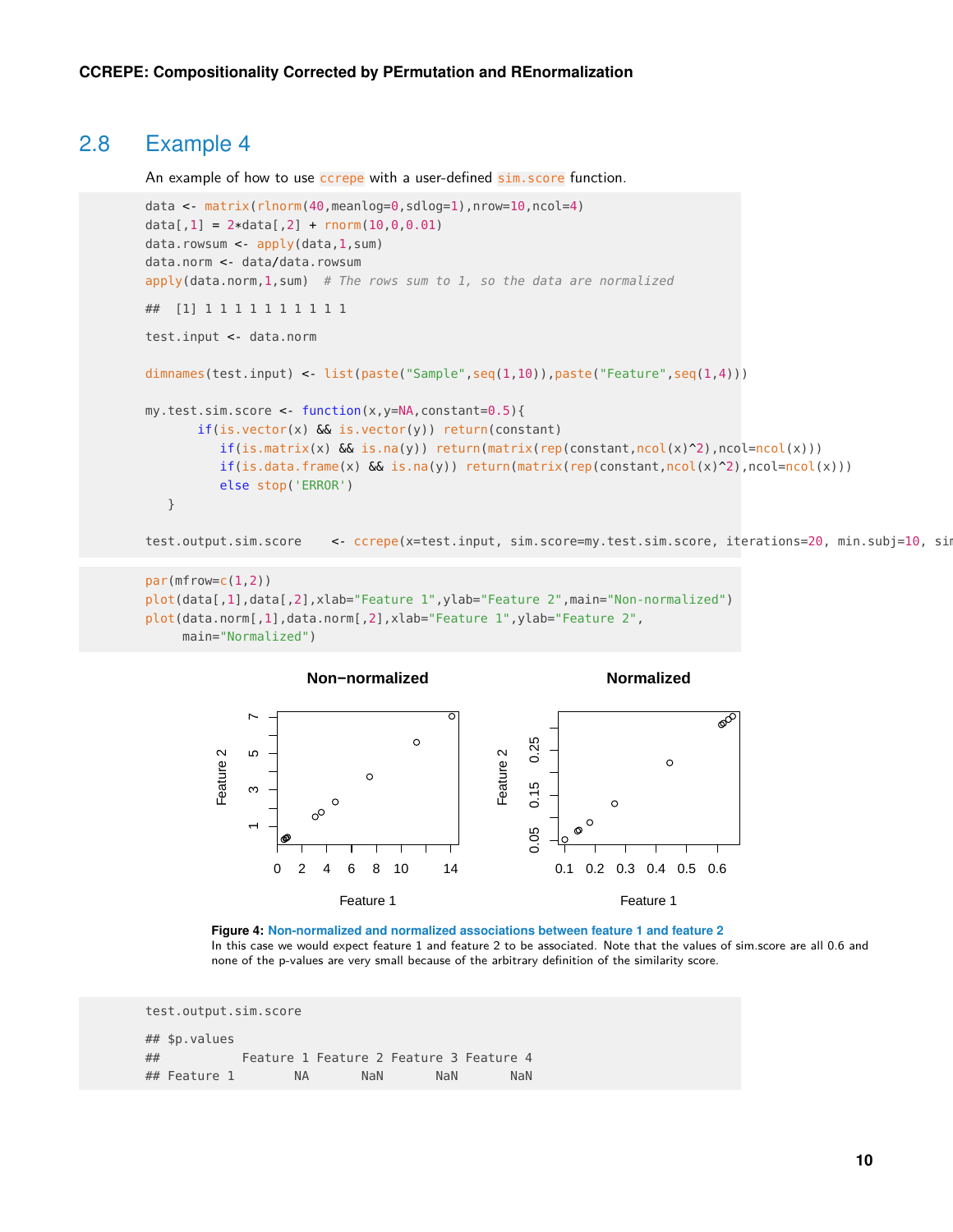```
## Feature 2 NaN NA NaN NaN
## Feature 3 NaN NaN NA NaN
## Feature 4 NaN NaN NaN NA
##
## $z.stat
## Feature 1 Feature 2 Feature 3 Feature 4
## Feature 1 MA NaN NaN NaN
## Feature 2 NaN NA NaN NaN
## Feature 3 NaN NaN NA NaN
## Feature 4 NaN NaN NaN NA
##
## $sim.score
## Feature 1 Feature 2 Feature 3 Feature 4
## Feature 1 NA 0.6 0.6 0.6
## Feature 2 0.6 NA 0.6 0.6
## Feature 3 0.6 0.6 NA 0.6
## Feature 4 0.6 0.6 0.6 NA
##
## $q.values
## Feature 1 Feature 2 Feature 3 Feature 4
## Feature 1 MA NaN NaN NaN
## Feature 2 NaN NA NaN NaN
## Feature 3 NaN NaN NA NaN
## Feature 4 NaN NaN NaN NA
```
#### 2.9 Example 5

<span id="page-10-0"></span>An example of how to use **ccrepe** when specifying column subsets.

```
data <- matrix(rlnorm(40,meanlog=0,sdlog=1),nrow=10,ncol=4)
data.rowsum <- apply(data,1,sum)
data.norm <- data/data.rowsum
apply(data.norm, 1, sum) # The rows sum to 1, so the data are normalized
## [1] 1 1 1 1 1 1 1 1 1 1
test.input <- data.norm
dimnames(test.input) <- list(paste("Sample",seq(1,10)),paste("Feature",seq(1,4)))
test.output.1.3 <- ccrepe(x=test.input, iterations=20, min.subj=10, subset.cols.x=c(1,3))
test.output.1 <- ccrepe(x=test.input, iterations=20, min.subj=10, subset.cols.x=c(1), compare.within.x
test.output.12.3 <- ccrepe(x=test.input, iterations=20, min.subj=10, subset.cols.x=c(1,2),subset.cols.y=c
test.output.1.3$sim.score
## Feature 1 Feature 3
## Feature 1 NA -0.6088352
## Feature 3 -0.6088352 NA
test.output.1$sim.score
## Feature 1 Feature 2 Feature 3 Feature 4
## Feature 1 NA 0.06744863 -0.6088352 -0.7026539
```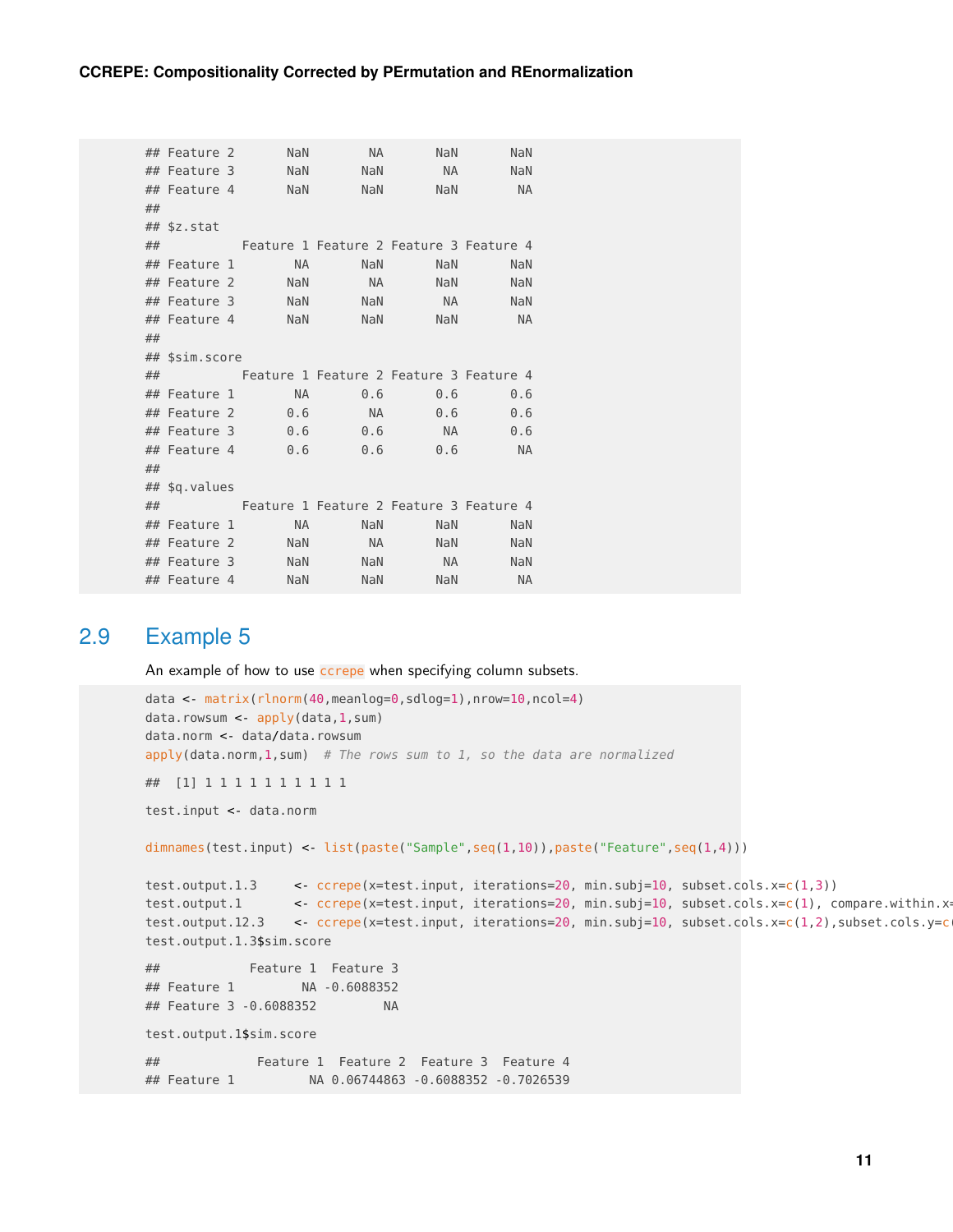| ## Feature 2 0.06744863            |           | <b>NA</b>                               | <b>NA</b>     |           | <b>NA</b> |  |  |
|------------------------------------|-----------|-----------------------------------------|---------------|-----------|-----------|--|--|
| ## Feature 3 -0.60883522           |           | <b>NA</b>                               | <b>NA</b>     |           | <b>NA</b> |  |  |
| ## Feature 4 -0.70265390           |           | <b>NA</b>                               | <b>NA</b>     |           | <b>NA</b> |  |  |
| test.output.12.3\$sim.score        |           |                                         |               |           |           |  |  |
|                                    |           |                                         |               |           |           |  |  |
| ##                                 |           | Feature 1 Feature 2 Feature 3 Feature 4 |               |           |           |  |  |
| ## Feature 1                       | NA L      |                                         | NA -0.6088352 | <b>NA</b> |           |  |  |
| ## Feature 2                       | <b>NA</b> |                                         | NA -0.5685056 | <b>NA</b> |           |  |  |
| ## Feature 3 -0.6088352 -0.5685056 |           |                                         | NA.           | <b>NA</b> |           |  |  |

### <span id="page-11-0"></span>3 nc.score

The nc. score similarity measure is an N-dimensional extension of the checkerboard score particularly suited to similarity score calculations between compositions derived from ecological relative abundance measurements. In such cases, features typically represent species abundances, and the NC-score discretizes these continuous values into one of N bins before computing a normalized similarity of co-occurrence or co-exclusion. This can be used as a standalone function or with ccrepe as above to obtain compositionality-corrected p-values.

#### 3.1 General Functionality

<span id="page-11-1"></span>The NC-score is an extension to Diamond's checkerboard score (see [Cody and Diamond](#page-15-3) [\[1975\]](#page-15-3)) to ordinal data, and simplifies to a calculation of Kendall's  $\tau$  on binned data instead of ranked data. Let two features in a dataset with  $n$  subjects be denoted by

| $x_1$ | $x_2$ | $\cdots$ | $x_n$ |  |
|-------|-------|----------|-------|--|
| $y_1$ | $y_2$ | $\cdots$ | $y_n$ |  |

The binning function maps from the original data to b numbered bins in  $\{1, ..., b\}$ . Let the binning function be denoted by  $B(\cdot)$ . The co-variation and co-exclusion patterns are the same as concordant and discordant pairs in Kendall's  $\tau$ . Considering a  $2 \times 2$  submatrix of the form

| $B(x_i)$ | $B(x_j)$ |  |
|----------|----------|--|
| $B(y_i)$ | $B(y_j)$ |  |

a co-variation pattern is counted when  $(B(x_i) - B(x_j))(B(y_i) - B(y_j)) > 0$  and a coexclusion pattern, conversely, when  $(B(x_i) - B(x_j))(B(y_i) - B(y_j)) < 0$ . The NC-score statistic for features  $x$  and  $y$  is then defined as

(number of co-variation patterns)  $-$  (number of co-exclusion patterns),

<span id="page-11-2"></span>normalized by the [Kendall](#page-15-4)'s  $\tau$  normalization factor accounting for ties described in Kendall [\[1970\]](#page-15-4).

#### 3.2 Arguments

**x** First numerical vector, or single dataframe or matrix, containing relative abundances. If the latter, columns are features, rows are samples. Rows should therefore sum to a constant.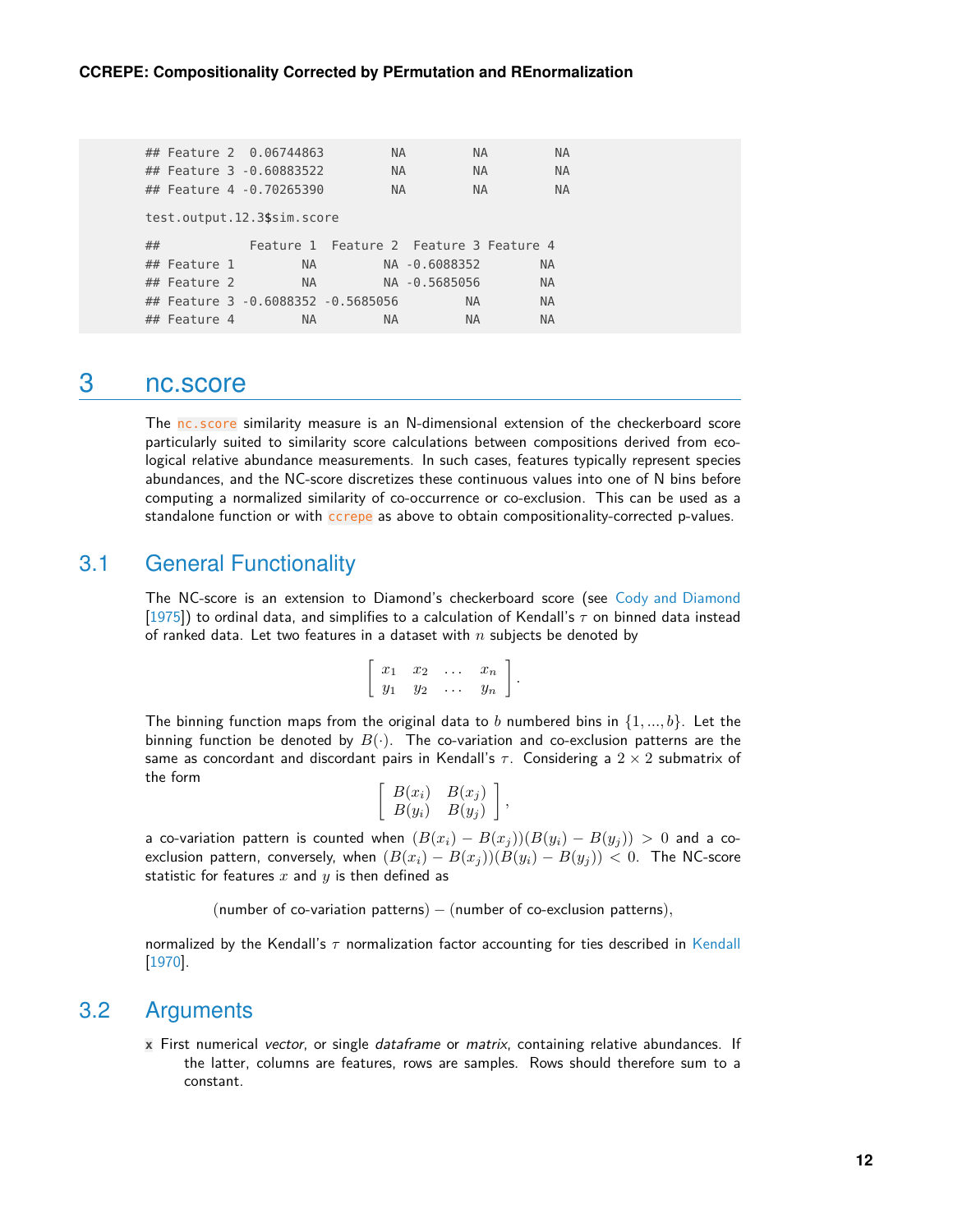- **y** If provided, second numerical vector containing relative abundances. If given, x must be a vector as well.
- **nbins** A non-negative integer of the number of bins to generate (cutoffs will be generated by the discretize function from the infotheo package).
- **bin.cutoffs** A list of values demarcating the bin cutoffs. The binning is performed using the findInterval function.
- <span id="page-12-0"></span>**use** An optional character string givinga method for computing covariances in the presence of missing values. This must be (an abbreviaion of) on of the strings "everything", "all.obs", "complete.obs","na.or.complete", or "pairwise.complete.obs".

#### 3.3 Output

<span id="page-12-1"></span>nc. score returns either a single number (if called with two vectors) or a *matrix* of all pairwise scores (if called with a  $matrix$ ) of normalized scores. This behaviour is precisely analogous to the cor function in R

#### 3.4 Usage

```
nc.score(
x,
y = NULL,use = "everything",
nbins = NULL,
bin.cutoffs=NULL)
```
#### 3.5 Example 1

<span id="page-12-2"></span>An example of using nc. score to get a single similarity score or a matrix.

```
data <- matrix(rlnorm(40,meanlog=0,sdlog=1),nrow=10,ncol=4)
data.rowsum <- apply(data,1,sum)
data[1] = 2*data[2] + rnorm(10, 0, 0.01)data.norm <- data/data.rowsum
apply(data.norm, 1, sum) # The rows sum to 1, so the data are normalized
## [1] 1.0839674 0.6570397 1.6365984 1.0719598 1.2290321 1.0317009 1.3244094
## [8] 0.7014529 1.2755237 0.9816174
test.input <- data.norm
dimnames(test.input) <- list(paste("Sample",seq(1,10)),paste("Feature",seq(1,4)))
test.output.matrix <- nc.score(x=test.input)
test.output.num <- nc.score(x=test.input[,1],y=test.input[,2])
par(mfrow=c(1, 2))plot(data[,1],data[,2],xlab="Feature 1",ylab="Feature 2",main="Non-normalized")
```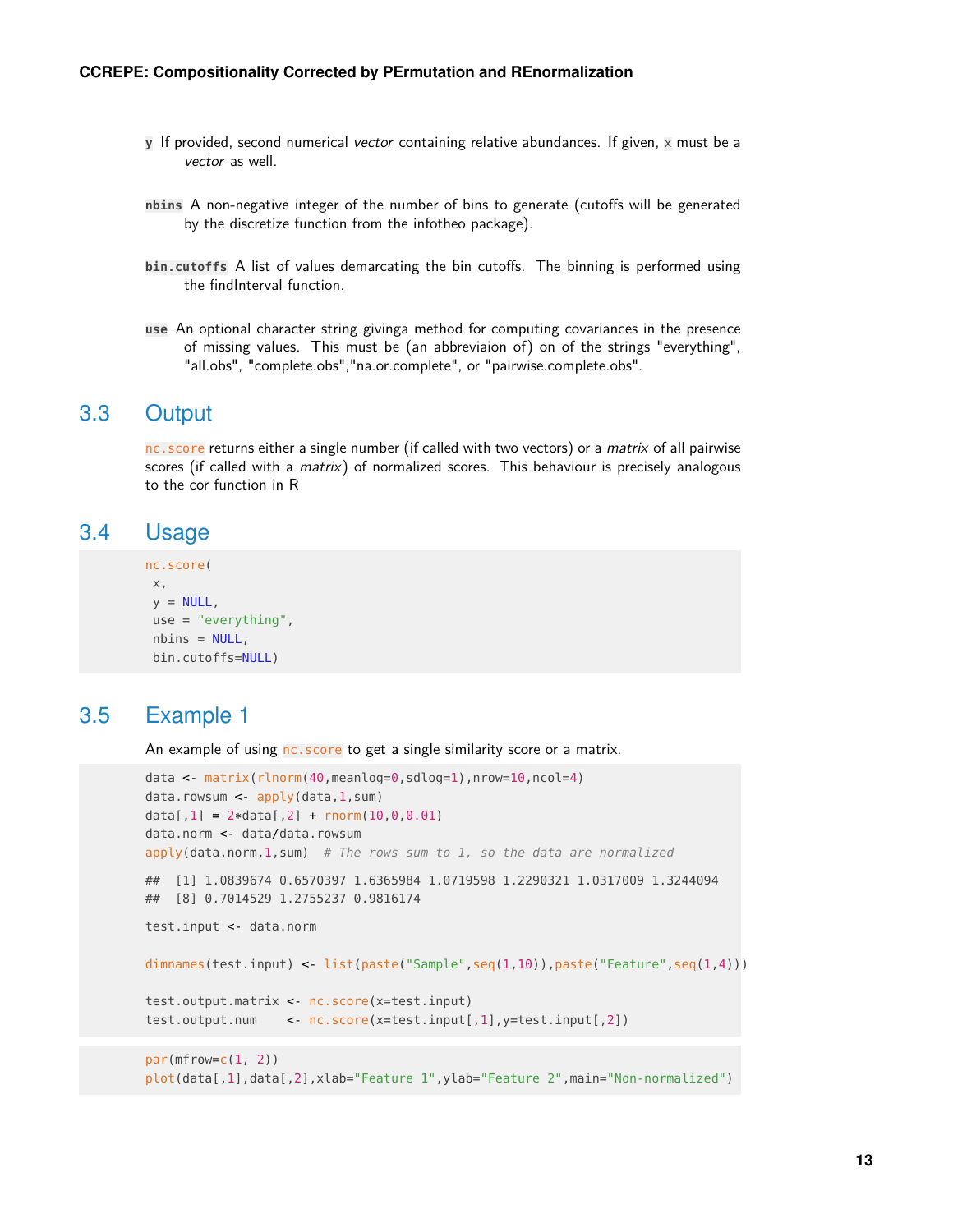#### **CCREPE: Compositionality Corrected by PErmutation and REnormalization**

```
plot(data.norm[,1],data.norm[,2],xlab="Feature 1",ylab="Feature 2",
     main="Normalized")
```


**Figure 5: Non-normalized and normalized associations between feature 1 and feature 2 of the second example** Again, we expect to observe a positive association between feature 1 and feature 2. In terms of generalized checkerboard scores, we would expect to see more co-variation patterns than co-exclusion patterns. This is shown by the positive and relatively high value of the [1,2] element of test.output.matrix (which is identical to test.output.num)

```
test.output.matrix
## Feature 1 Feature 2 Feature 3 Feature 4
## Feature 1 1.00000 1.00000 -0.59375 -0.125
## Feature 2 1.00000 1.00000 -0.59375 -0.125
## Feature 3 -0.59375 -0.59375 1.00000 0.000
## Feature 4 -0.12500 -0.12500 0.00000 1.000
test.output.num
```
<span id="page-13-0"></span>## [1] 1

### 3.6 Example 2

An example of using nc. score with an aribitrary bin number.

```
data <- matrix(rlnorm(40,meanlog=0,sdlog=1),nrow=10,ncol=4)
data.rowsum <- apply(data,1,sum)
data[1] = 2*data[2] + rnorm(10, 0, 0.01)data.norm <- data/data.rowsum
apply(data.norm, 1, sum) # The rows sum to 1, so the data are normalized
## [1] 1.5227145 1.9899485 0.8525906 0.7635898 1.2242752 1.2064025 2.3018225
## [8] 1.5967392 1.0513633 1.2005197
test.input <- data.norm
dimnames(test.input) <- list(paste("Sample",seq(1,10)),paste("Feature",seq(1,4)))
test.output <- nc.score(x=test.input,nbins=4)
par(mfrow=c(1, 2))plot(data[,1],data[,2],xlab="Feature 1",ylab="Feature 2",main="Non-normalized")
plot(data.norm[,1],data.norm[,2],xlab="Feature 1",ylab="Feature 2",
     main="Normalized")
```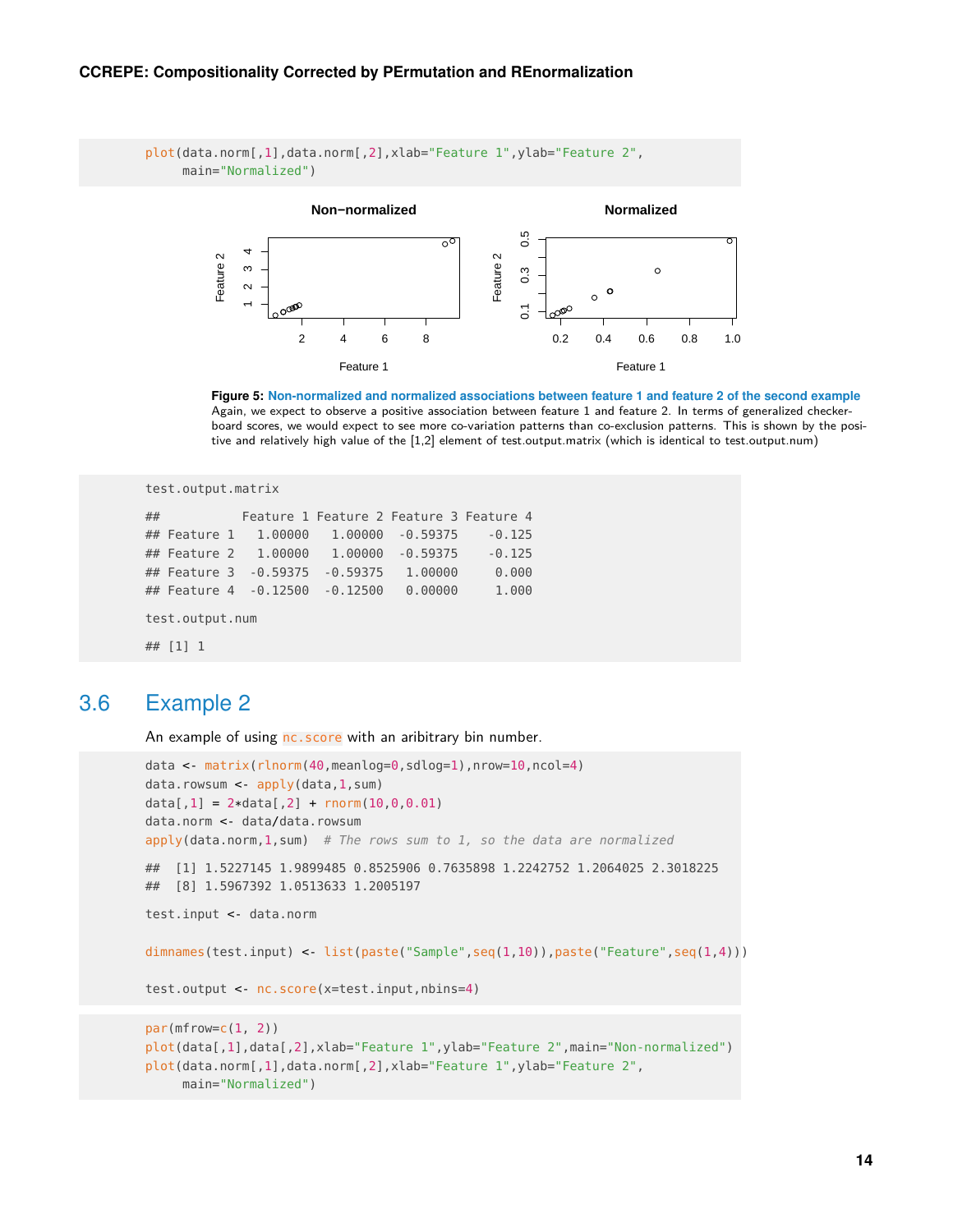

**Figure 6: Non-normalized and normalized associations between feature 1 and feature 2 of the second example** Again, we expect to observe a positive association between feature 1 and feature 2. In terms of generalized checkerboard scores, we would expect to see more co-variation patterns than co-exclusion patterns. This is shown by the positive and relatively high value in the [1,2] element of test.output. In this case, the smaller bin number yields a smaller NC-score because of the coarser partitioning of the data.

```
test.output
## Feature 1 Feature 2 Feature 3 Feature 4
## Feature 1 1.0000000 1.0000000 -0.25714286 -0.14285714
## Feature 2 1.0000000 1.0000000 -0.25714286 -0.14285714
## Feature 3 -0.2571429 -0.2571429 1.00000000 -0.02857143
## Feature 4 -0.1428571 -0.1428571 -0.02857143 1.00000000
```
#### 3.7 Example 3

<span id="page-14-0"></span>An example of using nc.score with user-defined bin edges.

```
data <- matrix(rlnorm(40,meanlog=0,sdlog=1),nrow=10,ncol=4)
data.rowsum <- apply(data,1,sum)
data[1] = 2*data[2] + rnorm(10, 0, 0.01)data.norm <- data/data.rowsum
apply(data.norm, 1, sum) # The rows sum to 1, so the data are normalized
## [1] 1.5705551 1.1606651 1.5223601 1.8483885 0.8442430 0.9163299 1.0004665
## [8] 1.1319284 0.5861628 0.3513052
test.input <- data.norm
dimnames(test.input) <- list(paste("Sample",seq(1,10)),paste("Feature",seq(1,4)))
test.output <- nc.score(x=test.input,bin.cutoffs=c(0.1,0.2,0.3))
par(mfrow=c(1, 2))
plot(data[,1],data[,2],xlab="Feature 1",ylab="Feature 2",main="Non-normalized")
plot(data.norm[,1],data.norm[,2],xlab="Feature 1",ylab="Feature 2",
     main="Normalized")
```